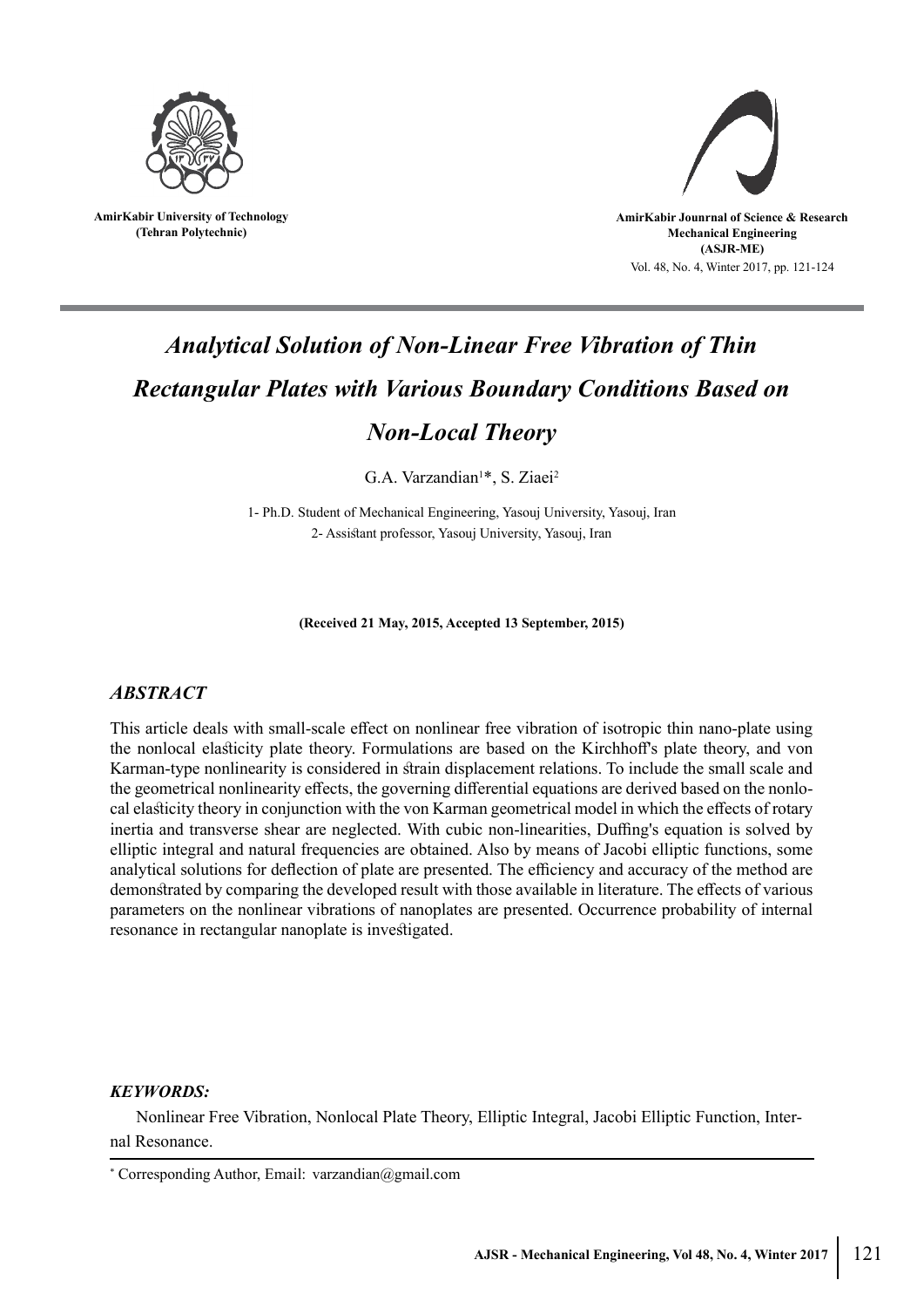## **1- Brief Introduction**

Exceptional mechanical, thermal, and electrical characteristics of nanostructures such as nanotubes, nanowires and nanosheets propose various promising applications in micro/nano electromechanical systems. Among these, nanoplates have aroused intensive interest because of their unique structure and superior properties [1].

Vibration of nanostructures is of great importance<br>
anotechnology. Understanding vibration behavior<br>
nanostructures is the key step for many MEMS<br>
NEMS devices like oscillators, clocks and sensor<br>
ices [2].<br>
Based on Ering in nanotechnology. Understanding vibration behavior of nanostructures is the key step for many MEMS & NEMS devices like oscillators, clocks and sensor devices [2].

Based on Eringen's [3,4] nonlocal elasticity theory, size effects are taken into account by the integration of a scale parameter into classical continuum models. In nonlocal elasticity theory, the stress at a reference point is assumed to be a functional of the strain field at every point in the body.

In this paper, the small-scale effect on the nonlinear free vibration of isotropic thin nano-plate using the nonlocal elasticity plate theory for various combinations of boundary conditions is investigated. Also occurrence probability of internal resonance in rectangular nanoplate is investigated.

## **2- Methodology**

The formulations are based on the Kirchhoff's <sup>0.7</sup> plate theory, and von Karman-type nonlinearity is considered in strain displacement relations. To include the small scale and the geometrical nonlinearity effects, the governing differential equations are derived based on the nonlocal elasticity theory in conjunction with the von Karman geometrical model in which the effects of rotary inertia and transverse shear are neglected. With cubic non-linearities, Duffing's equation is solved by elliptic integral and natural frequencies are obtained. Also by means of Jacobi elliptic functions, some analytical solutions for deflection of plate are presented. The efficiency and accuracy of the method are demonstrated by comparing the developed result with those available in literature. The effects of various parameters on the nonlinear vibrations of nanoplates are presented. The solution methodology is applied to some kinds of boundary condition as pointed out and the related curves are presented for comparison. By means of amplitude incremental finite element method [5], occurrence probability of internal resonance in rectangular nanoplate is investigated.

#### **3- Numerical Results**

Effects of various physical parameters on the nonlinear vibration of nano palte such as scale parameter, aspect ratio and boundary conditions are investigated. Some of the numerical results are represented in Figures 1 and 2.



**Figure 1. The effect of scale parameter on nonlinear frequency ratio versus dimensionless amplitude curves for squared plate with** *a/h***=20**



**Figure 2. Variations of fundamental frequency ratio with aspect ratio**

Figure 1 shows the effects of scale parameter on the nonlinear frequency ratio versus dimensionless amplitude curves for simply supported squared plate with *a/h=*20 . It is to be noted that the scale factor  $\mu$ =0 corresponds to the case of classical continuum mechanics model and demonstrates a lower bond solution. It is observed that the small-scale effects